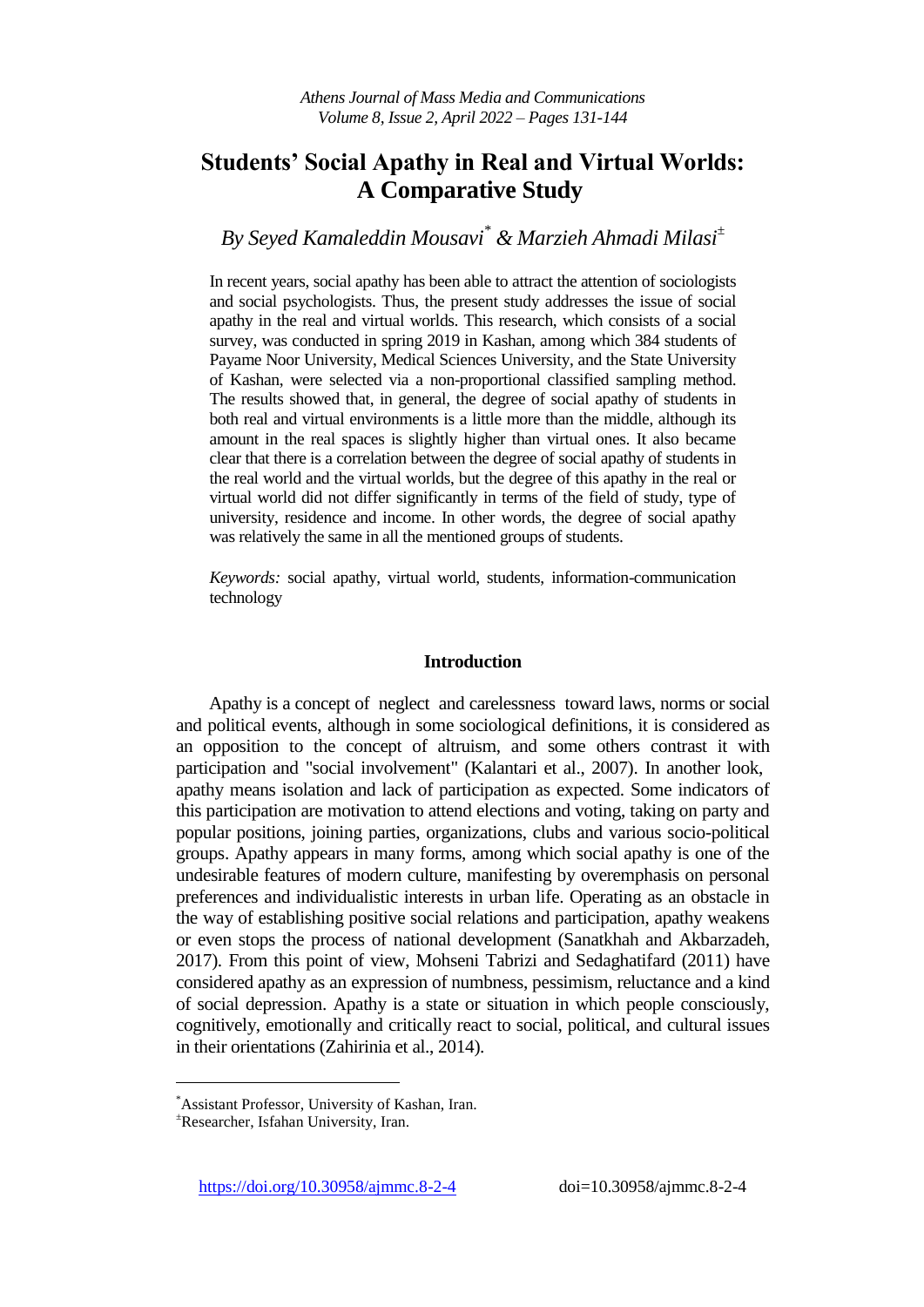It seems that over time, as societies become more complex and advanced, human beings lose their freedoms more than ever before. Society becomes stronger, but man becomes weaker i.e., human beings become more and more entangled in the bondage of modernity and its environmental coercive system. That is why, throughout history, the cry of regret and lamentation of philosophers, mystics, writers and thinkers has always been loud, and all of them consider returning to themselves and nature as the only way to release human beings from captivity and achieve true and perfect freedom (Mousavi and Haidarpour, 2011, p. 32). Social developments of the contemporary period have created a context in which only economic and livelihood concerns can keep human beings together for a while. Hence, some key sources of thought of the modern age such as secularism, individualism and humanism emerge and encourage modern man to ignore the world around him and to deal with their own self. In such a situation, there is no longer a specific justification for altruistic and committed social activities. The behavior of modern man has been affected by many social aspects, especially the development of individualism in the contemporary world, which has contributed to the problem of social apathy (Mirzapuri, 2016, pp. 61–62).

Social apathy makes people consciously become disinterested and careless to altruistic contributions, social responsibilities or other civic actions in terms of attitudes and behavior. In this regard, social apathy can be divided into two dimensions: altruistic and civic. Altruistic apathy means to be disinterested in, and disregard participatory actions and instead prefer self-interest over the interests of others; people in this situation avoid activities that bring more benefit for others and less for themselves. Civil apathy means to be disinterested in, or have disregard for social actions related to the formation of civil society; avoidance from a set of activities based on public interests in the context of civil society, whose benefits are indirect and eventually come back to the people themselves (Nawabakhsh and Mirzapouri, 2015).

Analyzing the problem, sociologists usually refer to social factors influencing social apathy, concentrating on values, norms, institutions, roles, social structure, stratification of society, socio-economic statuses, ethnicity, etc. while psychologists insist on individual factors like: motivation, personal capabilities, self-esteem, sense of confidence, sense of impact, sense of efficiency, and so on. In analyzing apathy, economists also pay attention to the conditions and capacities of society or individual (at macro and micro levels), concentrating on economic behaviors of individuals. But political thinkers usually pay attention to the form of government, the construction of power, power distribution mechanism, presence or absence of the of democracy, oppositions, parties, political groups, etc. as contributing factors (Anbari and Gholamian, 2016).

As we know, the main mission of sociology is to scientifically study social issues and problems and provide solutions to solve them. This mission is more important in the case of Iranian society, which is going through a period of transition from a traditional to a modern era. Entering various elements of modern culture has led to fundamental changes in the material and immaterial dimensions of Iranian culture. The scope and depth of these changes are so great that some Iranian sociologists are speaking about some kind of anomic and socially unhealthy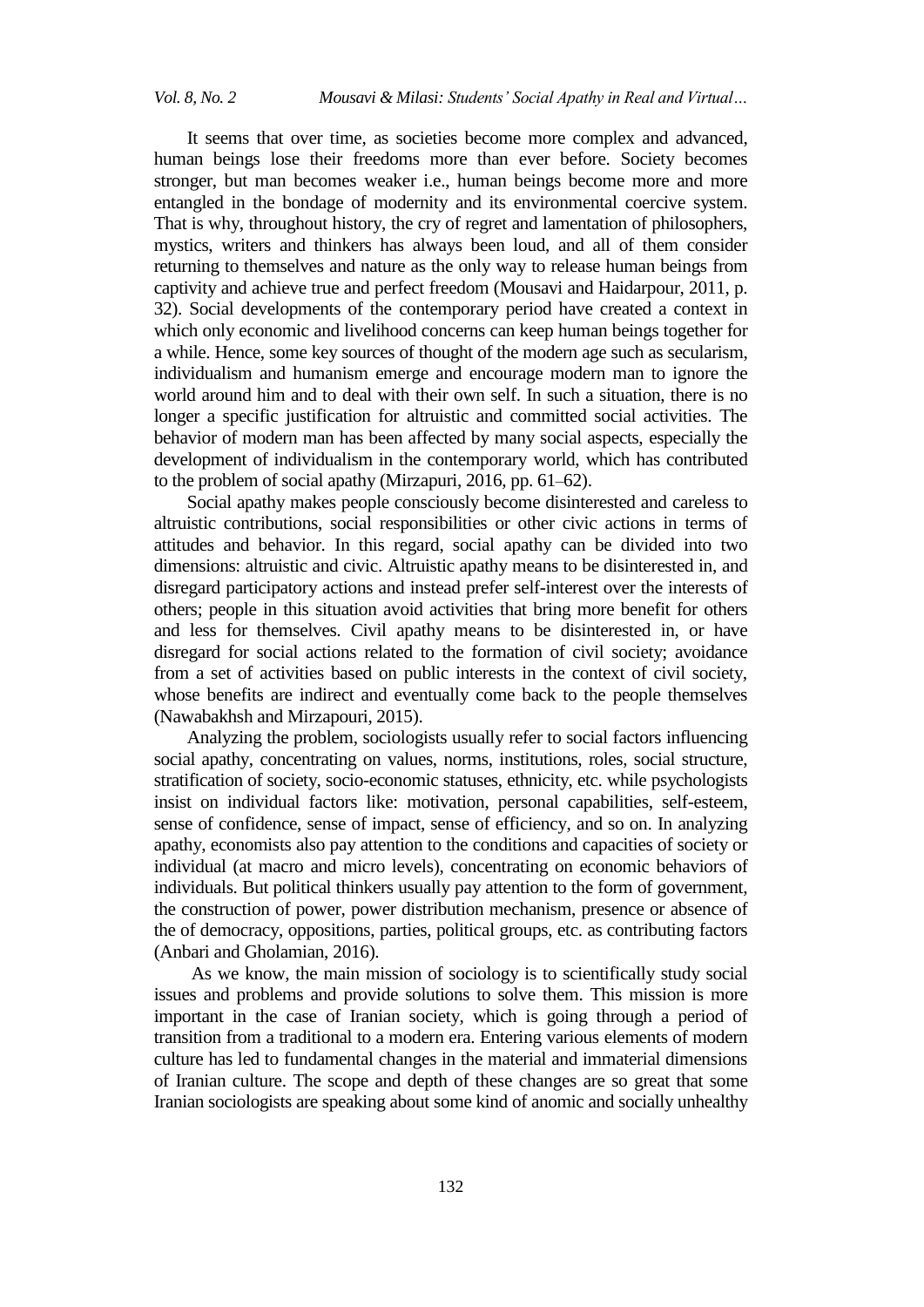conditions in the country (Chalabi, 1996; Rafipour, 1999). That is, a situation in which, according to Durkheim, previous social norms and ethical guidelines no longer have the necessary efficiency to guide social behaviors, but they have not yet been replaced by new effective norms. Obviously, in such circumstances, social relations are damaged and thus, the social indifference is seen everywhere (Mohseni Tabrizi and Sedaghatifard, 2011, p. 2). Undoubtedly, the basic and necessary conditions for development of a society are: building warm relations, improving social cohesion, social participation and mutual trust between individual, society, government, by which social apathy decreases. Unfortunately, paying attention to this issue is ignored in societies like Iran, so we observe an excessive increase in social apathy through the country which may lead to social rupture and collapse (Anbari and Gholamian, 2016).

Returning to the past, Iran's historical experience of the last four decades shows that the participation of the people has been one of the important factors that helped to lead to the victory of the 1979 Islamic Revolution and the resistance during an eight-year imposed war against Saddam Hussein. However, a brief look at the post-revolutionary referendums to date clearly shows the growing trend of social and political apathy among a significant portion of Iranians. For example, in the 2001 election almost 30 percent of eligible voters did not participate. By the 2020 parliament election, the rate increased to almost 60 percent. Moreover, the role of the working class in the victory of the 1979 revolution was so significant that some scholars such as Abrahamian (1998) considers the entry of this class into the arena of the revolution, and especially the strikes of the workers as the key cause of its victory. However, in recent years, even in the case of workers, there has been talk of worker's apathy in socio-political activities, so far that researchers have focused on exploring the reasons for this vast apathy among workers (Habibzadeh, 2005). The same trend is seen lastly among other social groups such as women, clerks, traders etc. The results of a national survey conducted in the country shows that the majority of respondents (more than 75%) have actually little participation in organizations, institutions or civil associations. This fact indicates the existence of a kind of social apathy on a large scale (Shakoori, 2005).

Thus, apathy, as a social issue, is not only the result of various factors, but it also impacts the formation of social trends too. Occasionally, in scientific and academic settings, it seems to be of great importance and necessity because it brings various benefits and results. The results of such research can bring theoretical and practical benefits both at the middle and macro levels of society. For example, formal and responsible institutions can identify cases and examples of social apathy at the university level, and reconsider their strategies, decisions and plans. Low and weak presence of students in the elections of trade union councils and scientific associations, lack of attention and lack of compassion of some officials and professors towards students and their scientific achievements, lack of attention to research activities in the university teachers and students in the classroom, students being deprived of the minimum facilities for scholarships and dormitories, discrimination and injustice behavior of some professors in scientific evaluation of students educational activities, etc. are among the things that can lead to the growth of social apathy. Taking advantage of more accurate documentations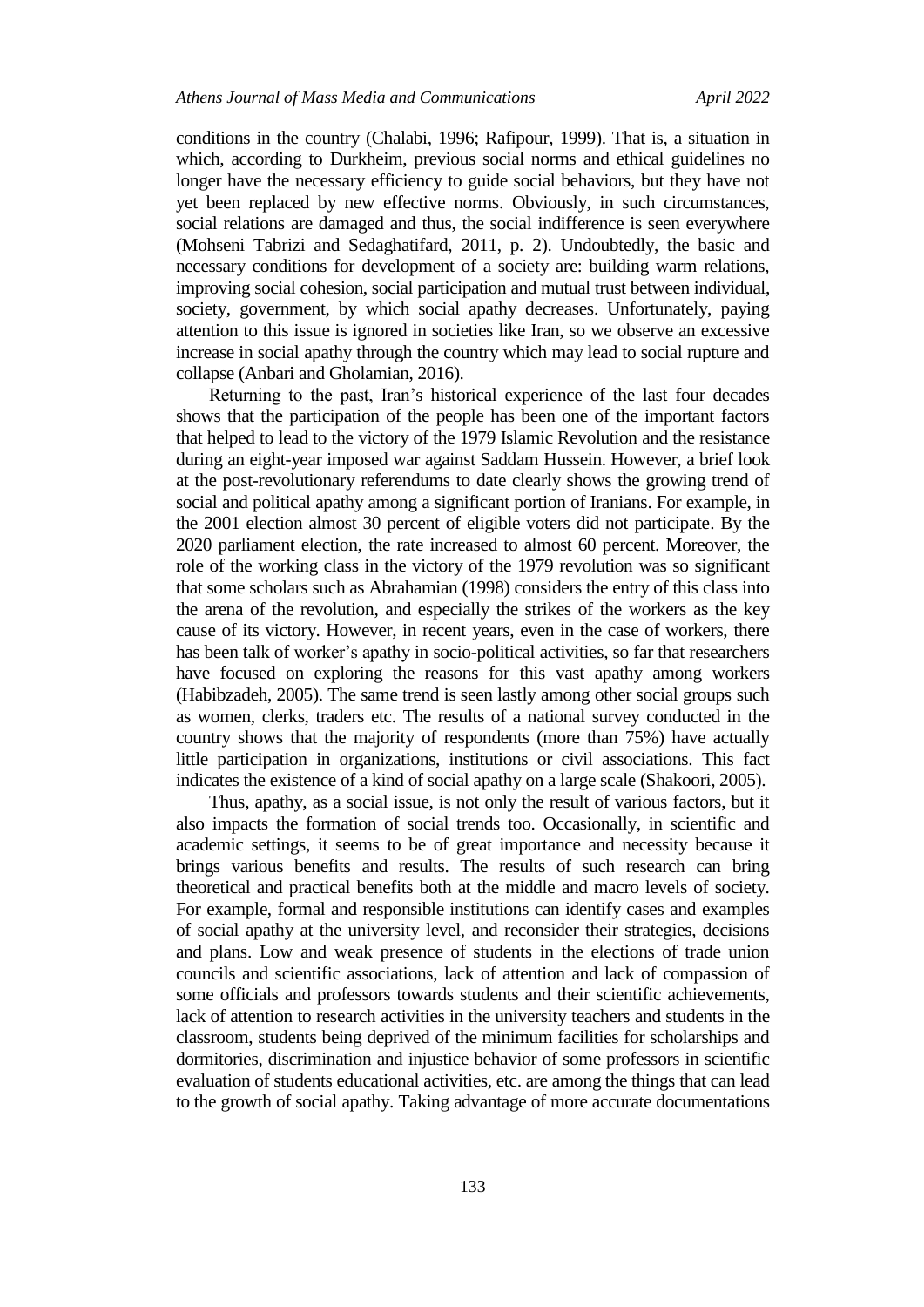or statistics, investigation of various dimensions of the issue may change the view of students and professors so far that they feel the dangers of such a phenomenon. On the contrary, failure to address the problem may lead students to think that they are not valuable to their university or society, and as a result, they feel abandoned and disappointed, and may become indifferent about their duties and responsibilities in university and society. If social apathy covers the human consciousness of students who are the future builders of society, the loss of social order and cohesion will appear on the horizon, and social problems can occur in a way that cannot be compensated easily.

Therefore, universities, as the most important educational arena, which train efficient human resources for society development, have not been an exception to this phenomenon. In recent years, stagnation and socio-political apathy in universities has become so increasing that the scientific, social and political atmosphere of the past times is no longer felt. While two decades ago the role of Iranian students in social and political events was much more prominent, nowadays, some studies show that a breeze of apathy is blowing among students. According to the mentioned studies, some variables impacting this situation are: securitization of university atmosphere, offensive behaviors of security guards of universities and semi-militant groups against student's demands or critics, fear of students from consequences of expressing their critiques on socio-political issues, growth of disappointment about their future, vast individualization because of the feeling of powerlessness to impact these affairs (Mohseni Tabrizi and Sedaghatifard, 2011).

At the same time, we know that the university is the atmosphere in which the Internet and cyberspace play an important role in the lives of students because they are involved in it since entering the university. By online registration and choosing course units, getting acquainted with study conditions and regulations, communication with professors and classmates, formation of telegram or WhatsApp groups and other online activities, they are dragged into cyberspace very fast, so the Internet penetrates their daily lives and becomes very important for them (Babaei Fard and Sharghi, 2014). Today, the design of many ideas, opinions, and non-academic interactions of students has also flowed in the Internet environments and promises to shape a second virtual life for students. These days, students' lives flow simultaneously in real and virtual spaces, and, in each of the two, they find a special atmosphere and feel special demands or needs. In this regard, social media facilitates waves of similarly condensed and empowered ideas by the rapid and widespread dissemination of information on the Internet. Since the interactive platform of social media reduces barriers to the social exchange of ideas, it becomes an effective tool for the participation of countless people in the current issues of society. In this way, we can ensure that the culture of participation lies in the context of social media (Hwang and Kim, 2015). The growth and development of the Internet, especially the virtual world, which keeps millions of people connecting and interacting with each other, is rapidly developing and flourishing these days, and many real-world phenomena have eventually opened their way into the virtual world.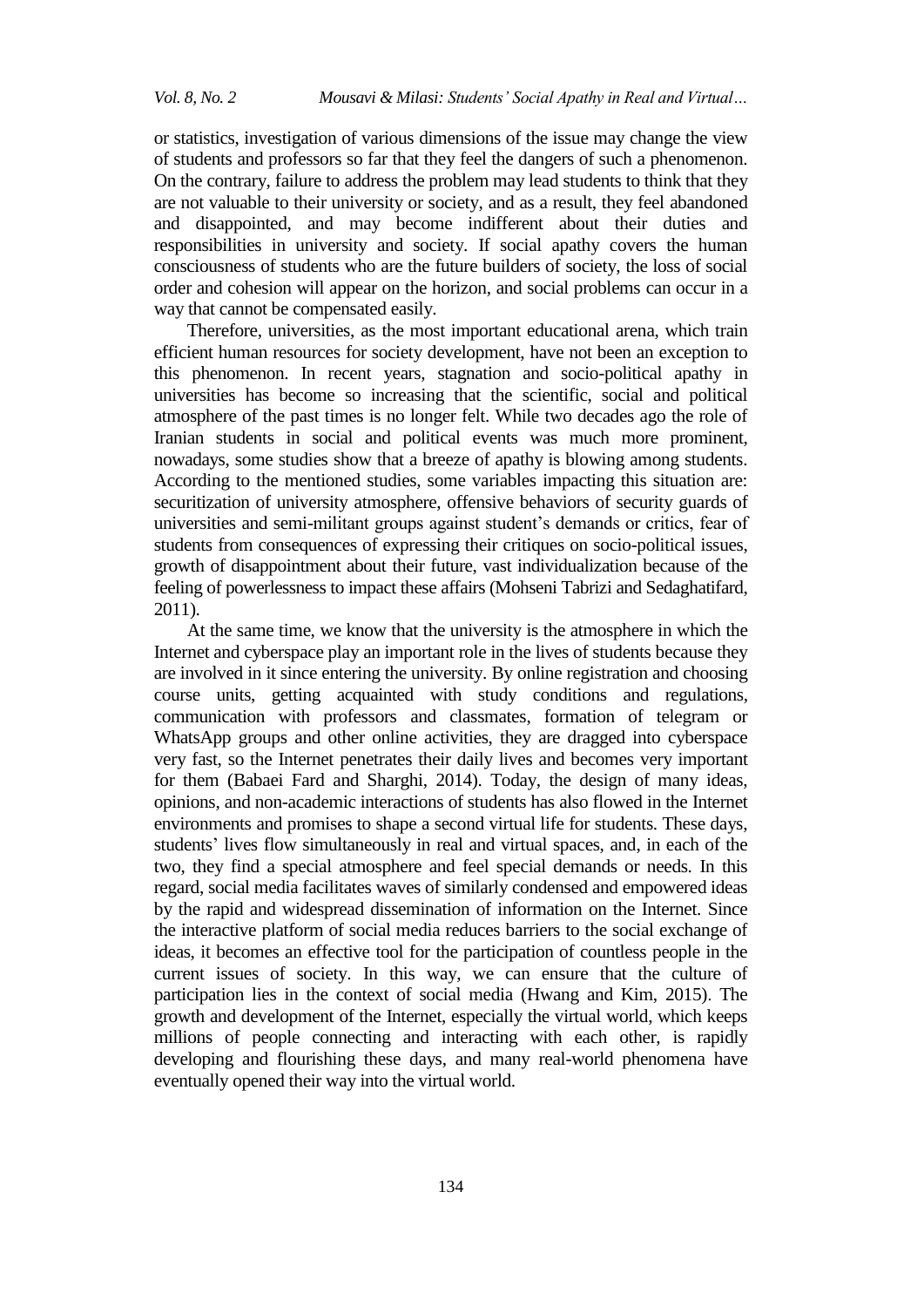The question that arises here is, whether students as the most active internet users, have also fallen into a socio-political apathy in cyberspace or not. In other word, are students experiencing the same apathy in cyberspace as in the real academic environments? Or they are active in online social participations and responsibilities? Does the apathy of students in real environments penetrate to the virtual ones? The investigation of such phenomenon is the main concern of the study, so we try to explore the possible relationship between the degree of social apathy of students in real and virtual spaces.

In recent years, various studies have been conducted in Iran on social apathy. For example, Masoudnia (2001) points out that although social apathy is not a new phenomenon, it seems to have increased significantly with the social, political and economic developments of the Iranian society. Kalantari et al. (2007) have also conducted a study in which they draw some factors impacting on social apathy. The results show that the increase of empathy, acceptance of responsibility, and reduction of the cost of material rewards in relations between citizens can improve altruism and reduce social apathy. Also, Mohseni Tabrizi and Sedaghatifard (2011) pointed out that social apathy in Tehran is above average, and the five variables like: civic commitment, individualism, abnormalities, social satisfaction, and relative deprivation have affected it. Nabavi et al. (2014) have shown that socio-economic status, feelings of alienation, feelings of empathy, feelings of insecurity, and a person's capitals have affected citizens' apathy. Finally, Ghazizadeh and Kianpour (2015) concluded that the average score of social apathy among students is equal to 1.9 out of 5, which indicates that social apathy is low and does not pose a threat to society in the short term, but it does not mean neglecting the issue for the future. Obviously, up today, most of the research conducted in Iran have mainly focused on the issue of social apathy in real environments and factors impacting on it, but there has been no investigation to deal with social apathy in cyberspace or comparing of it between real and virtual worlds. These research shortages increase the importance of doing such a study in order to clarify the degree of social apathy in two parallel environments, feeling the whole of the student's life.

#### **Theoretical Review**

One of the first pioneers to address the problems of modern man in industrial society is George Simmel. In his important article, *The Metropolis and Mental Life*, Simmel describes the problem of primitive man as not overcoming nature, but the problem of modern man as contrasting with the cultural products he had created. In his view, rationalization is a feature of life in urban environments, and a metropolis is essentially a monetary economic hub that is closely related to realistic tendencies based on the calculation of phenomena. A person who resorts to reason also develops a kind of apathy to phenomena, and interferes less in personal and emotional relationships. The result of living in a situation where innumerable stimuli constantly affect the human nerves is a kind of boredom or a state of apathy that occurs when a person's nerves are so attacked by contradictory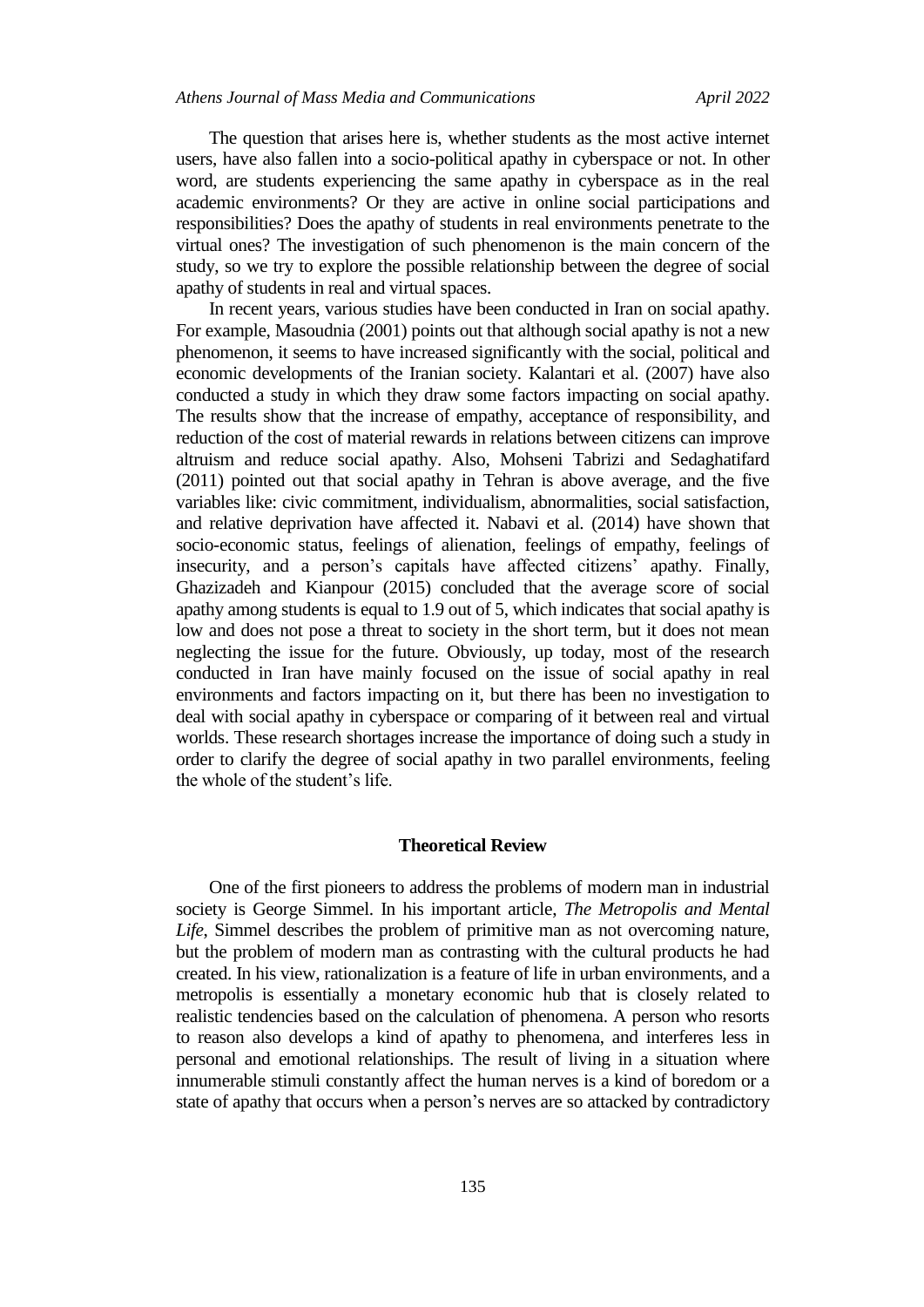stimuli. The nature of boredom is an indifference towards the distinction of things, in a way that one sees not the differences in phenomena, but the difference between them becomes unimportant to him. In other words, everything is seen on a gray surface of the same shape, with no priority given to any of them. This mentality is formed in the context of a monetary economy in which money enters all aspects of life and all differences are measured by money. From this perspective, the urban person deals with many people during the day, which is not comparable to the number of people a villager sees per day, where he is alone, isolated and has few acquaintances. An urban dweller is indifferent and alien to the world around him, hence the distance and separation is one of the dimensions of socialization in the city.

According to some contemporary sociologists and social psychologists, the human structure of urban life which contains large population, complexity of social relations, rationality in relationships, and so on, is considered as an important factor to increase social apathy among citizens. In this regard, results of the study of Amato (1983) in several cities showed that as the number in population increases, social structures and relations become more complex, people tend to be less altruistic, and thus their apathy increases (Olyansab Sharbiani, 2016, pp. 38– 40).

In Marxist tradition, the analysis of social apathy is the same as social alienation. According to this approach, the dominance of rationality based on cost/ benefit calculation in modern industrial societies encourages individuals to compete or conflict with each other in the context of production's relations, and the prevalence of such a phenomenon in any society intensifies individualism and alienation of people from each other (Mirzapouri, 2016, p. 104). Of course, when individualism and utilitarianism are preferred to collective interests in a society, both alienation and social apathy spread throughout social life. Some neo-Marxists also see new cities as tools of capitalist domination, and this kind of attitude can be seen in the views of Eric Fromm and Herbert Marcuse. They believe that the conditions of capitalism destroy the individual personality and hinder strong social and environmental ties, and it is suitable for the growth of apathy and alienation. Class consciousness in urban society disappears or weakens, so, the instrumental wisdom leaves no room for true wisdom (Olyansab Sharbiani, 2016, pp. 32–31).

Nowadays, cities have changed a lot and have become the main territory of information and communication technologies. In explaining the new situation, several theories point to the role of new media, especially the role of the Internet, and the virtual world in activating human connections, pulling people out of their locks, and placing them in the core of social interactions. For example, Wellman (2001) believes that the Internet not only provides the opportunity to contact friends and relatives with a low cost, but also creates networks containing face-toface communication with individuals and organizational partnerships to increase inside society. Wellman emphasizes that the Internet with its facilities and equipment, helps people to find the people and groups, join them, and participate in their programs and activities (Wellman, 2001, p. 438). In this compensatory and complementary view to the virtual world, it seems that the apathy and social isolation in the real world can be reduced through the Internet and cyberspace.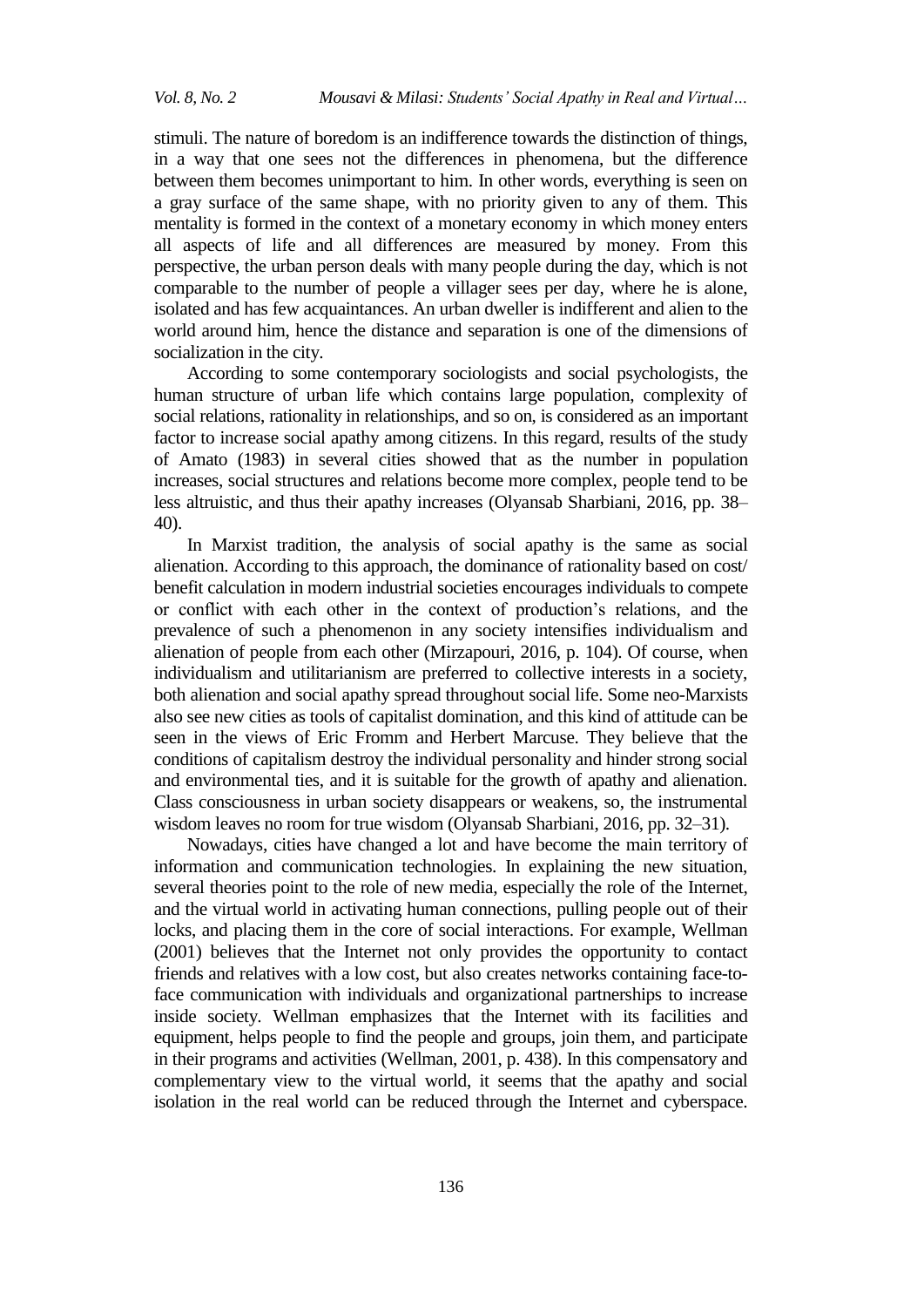Meanwhile, some theories of the Internet and the virtual world insist that what is happening in cyberspace and social networks is not separate from the realities of external society, but is a reflection of what is happening in real life. According to Nood and Attema (2006), in the virtual world exists the same things as in the real world because the real and virtual worlds are becoming more and more intertwined and are moving more towards unification. Citing numerous studies, they insist on a correlation between the situation of people in the real and virtual world; those who are more successful in the real world are mostly of the same group that is successful in the virtual world, where they act more and feel more satisfaction in both worlds. Even the number of friends a person has in the real world strongly correlates with the number of friends they have in cyberspace (Hadadi, 2011, p. 73). In the same vein, Slater's et al. (2006) research has shown that most of people's activities in cyberspace are consistent with their actions and choices in the real world. Rheingold (2002) also emphasizes that people in virtual communities usually do what they do in real life, although in real life people are more responsible for their own behaviors. In other words, in cyberspace, many things can happen by the same way as in the real world (Rheingold, 2002, p. 71).

According to the brief explanations provided here, it is possible to assume a reflection theory—mentioned by Attema, Nood, Rheingold, and others—when social apathy of a student appears at the same level in real and virtual spaces. But if the social apathy in cyberspace will be less than the real space, the compensatory and complementary theories—pointed out by Wellman—are approved here. In order to analyze the issue, some research hypotheses were determined as follows:

Hypothesis 1: Level of social apathy in real space is higher than in virtual space.

Hypothesis 2: There is a relationship between social apathy in real and virtual worlds. Hypothesis 3: There is a relationship between the mental apathy in the real and virtual worlds.

Hypothesis 4: There is a relationship between the practice of apathy in the real and virtual worlds.

Hypothesis 5: The degree of apathy among students varies according to gender, age, and income and other demographic informations. etc.

#### **Methods**

Social apathy is a situation in which people consciously become disinterested and careless to altruistic contributions, social responsibilities and other civic actions. In this study the concept social apathy was measured by the consideration of its two dimensions: mental (attitude) and practical (behavioral) as described in Table 1.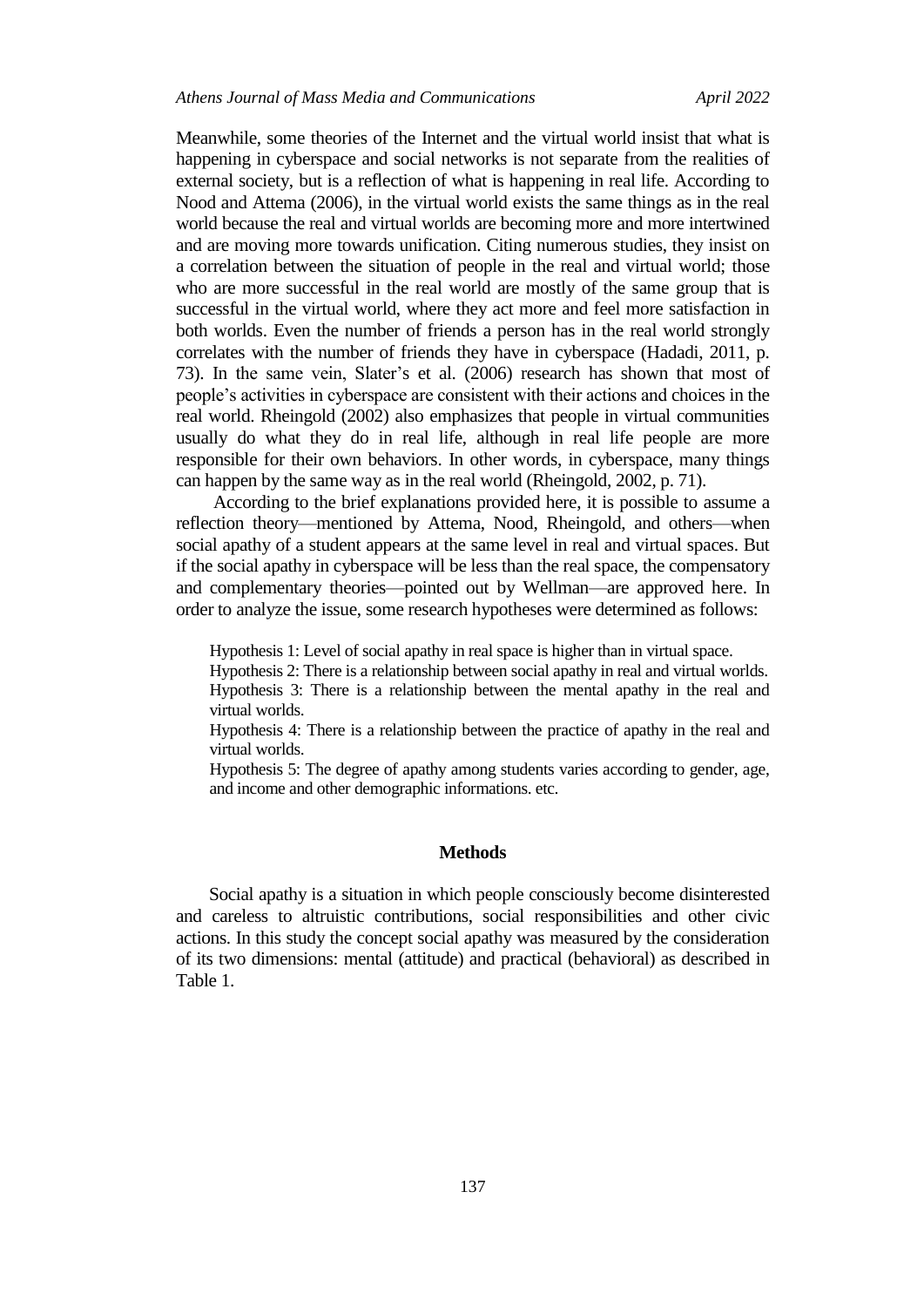## *Vol. 8, No. 2 Mousavi & Milasi: Students' Social Apathy in Real and Virtual…*

| Variable                   | Dimensions                              | <b>Indicators</b>                                                                                                                                                                                                                                                                                                    |  |
|----------------------------|-----------------------------------------|----------------------------------------------------------------------------------------------------------------------------------------------------------------------------------------------------------------------------------------------------------------------------------------------------------------------|--|
| Mental<br>Social Apathy    | <b>Attitudes</b><br>&<br>Points of view | Disappointment about effectiveness<br>Distrust of cooperation and participation<br>Ignoring news and events<br>Disinterest in social activity<br>Fear of giving comment at events                                                                                                                                    |  |
| Practical<br>Social Apathy | <b>Behaviors</b><br>&<br>Activities     | Experience the fruitlessness of efforts<br>Poor follow-up on the situation of<br>compatriots<br>No participation or support of social<br>campaigns<br>Submit comments and critiques only among<br>friends<br>No reaction to government decisions<br>Refrain from commenting on socio-political<br>1SSU <sub>es</sub> |  |

*Table 1.* Dimensions and Indicators of Social Apathy

Like most social studies, a survey method has been used in this study. The statistical population of the research included 13,202 students in the academic year 2018-2019 studying in three public universities in Kashan city; 8,159 from Kashan State University, 2,943 from University of Medical Sciences, and 2,100 from Payame Noor University. To determine the sample size, we used Cochran's formula by which the sample size was calculated as follows:

$$
n = \frac{\text{Nt}^2 \cdot \text{pq}}{\text{Nd}^2 + \text{t}^2 \text{pq}} \qquad n = \frac{3720 \times 3/8416 \times 0/25}{13202 \times 0/0025 + 3/8416 \times 0/25} = 348
$$

According to the purpose of the research and the characteristics of the statistical population, the classified sampling method has been used. Data gathering was conducted via a questionnaire consisting of 37 questions inspired by the research book *Social Apathy in Iran* written by Mirzapouri (2016), and the questionnaire, *Scales for Social Capital in an Online Era* by Williams (2006) with a slight change in order to be adjusted to the target population sample. After compiling the initial questionnaire, the final questionnaire was prepared by performing a pre-test on a number of students and eliminating possible problems and ambiguities. In order to measure the reliability of the research variables and evaluate the main subscales in the questionnaire, a preliminary test was performed among 30 persons; data of which were measured by Cronbach's alpha test to determine the internal consistency of the items in each variable. Table 2 shows the alpha coefficients of the variables.

**Variables Number of Items Alpha coefficient** Social apathy (in general) 630 0.83 Mental/attitude dimension of social apathy 14 0.75 Practical/behavior dimension of social apathy 16 0.65

*Table 2.* Cronbach's Alpha Coefficients for the Main Research Variables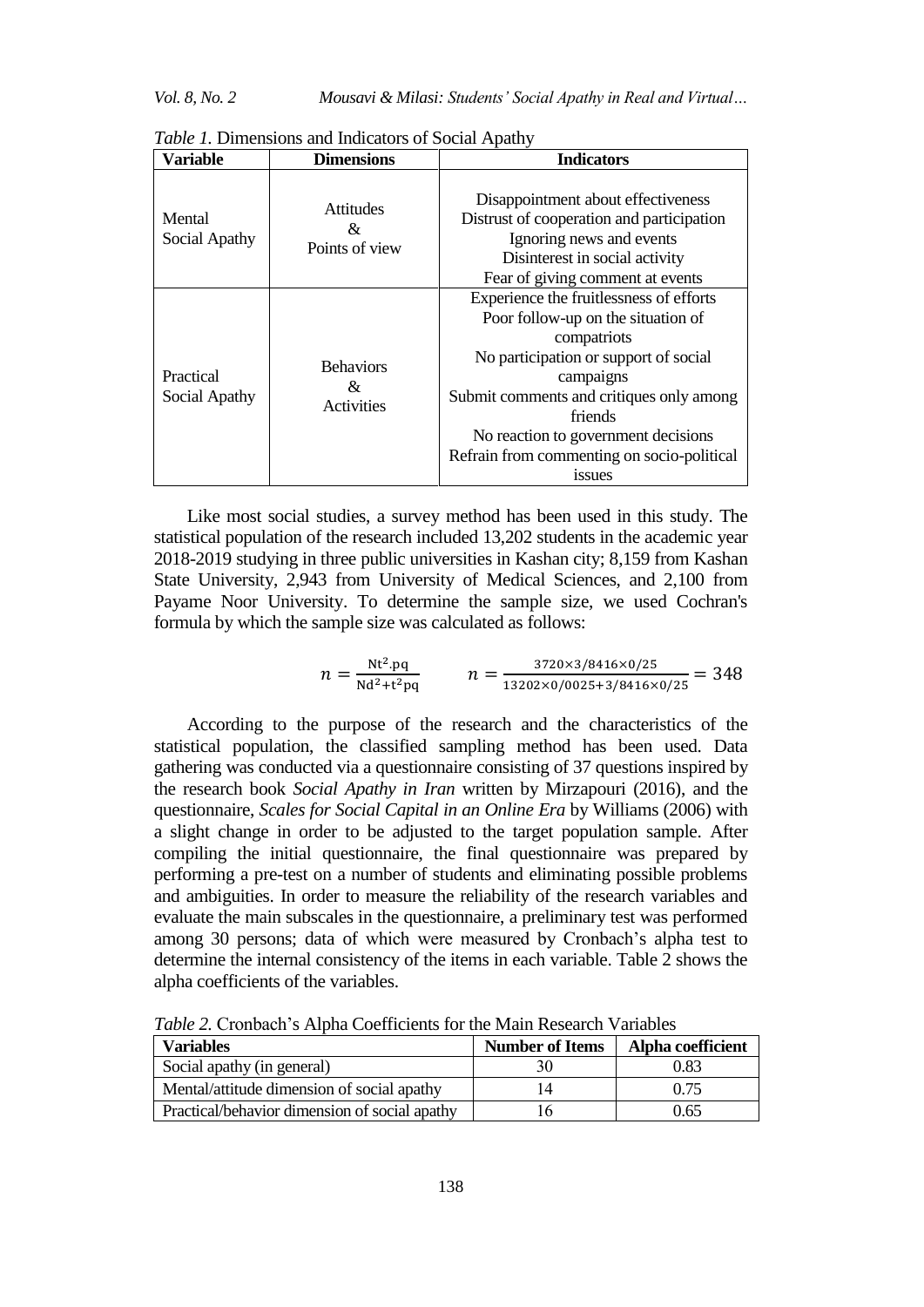#### **Results**

Among the surveyed students, 46.6% were men and 53.4% were women. The minimum age of the respondents was 17 while the maximum is 47 years, and the total average age of the respondents was 21.6 years. Respondents reported that 90.6% were single and 9.4% were married. At the time of the research, 84.3% of respondents were studying study in their bachelor degree, 7% in their postgraduate degree and 6.3% at the Ph.D. level. Almost 20% of students were studying in engineering fields, 22.7% in medical sciences, 28.8% study humanities, 13.0% in the arts and finally 15.6% studied in basic sciences. Regarding their university enrollment, 17.0% of the respondents were from Payame Noor University, 59.8% from Kashan State University, and 23.2% from the University of Medical Sciences. In terms of place of residence, 41.4% live in Kashan, 54.4% in other cities, and 3.9% in rural areas. In general, the degree of social apathy among the respondents is slightly above average, indicating a relative penetration of the problem among students in the city of Kashan, which is known as a religious and traditional part of the country in Iran. While the rate of the experienced apathy among students here is not yet at a crisis level, it has the potential to increase because of the unpredictable social, political and economic situations of the country; a phenomenon which imposes a vast threat of unemployment on university graduates in Iran. Nowadays, faced with so many political and ideological pressures, students are worried about their employment, marriage, the high cost of living in the cities, etc. These circumstances decrease student's selfsufficiency and make them feel more disappointed, alienated and apathetic. The experience of social empathy by students runs both in their real and virtual lives and in their attitudes and behaviors, but the rates of apathy are not the same. In order to better understand the situation, the average scores of social apathy in the real/virtual spaces, as well as in the mental/practical dimensions were tested by one-sample T-tests, the results of which are presented in Table 3.

| <b>Variables</b>                                 | <b>Test</b> | <b>Observed</b> | Sig.  |
|--------------------------------------------------|-------------|-----------------|-------|
|                                                  | average     | average         |       |
| General social apathy in real spaces             | 45          | 47.3            | 0.000 |
| General social apathy in virtual spaces          | 45          | 46.8            | 0.000 |
| Mental dimension of apathy in real spaces        | 21          | 25              | 0.000 |
| Mental dimension of apathy in virtual spaces     | 21          | 22.2            | 0.000 |
| Behavioral dimension of apathy in real spaces    | 21          | 24.4            | 0.006 |
| Behavioral dimension of apathy in virtual spaces | 21          | 22.3            | 0.000 |

*Table 3.* Results of One-Sample T-Test about Social Apathy

Table 3 shows averages of the students' social apathy in the real and virtual spaces in general, and according to its mental or practical dimensions. Comparing the observed and test average scores shows that in all cases, the levels of social apathy in real and virtual spaces are above test average—a fact that indicates a relatively problematic amount of social apathy among students. Moreover, the comparison of the observed averages shows that both in mental and behavioral dimensions, the rate of students' apathy in the real world (m=25, 24) is higher than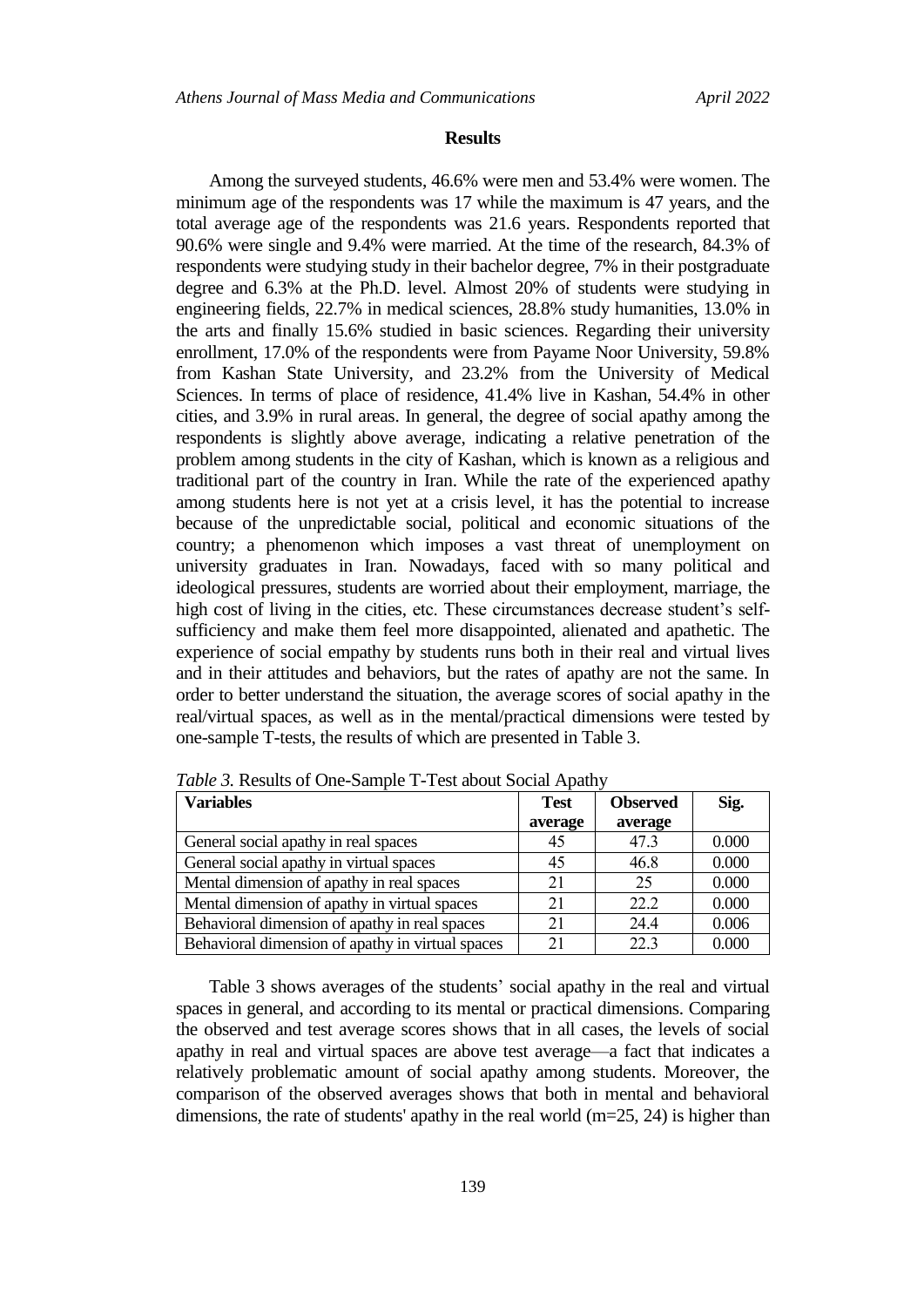their level of apathy in the virtual spaces (m=22, 22). Affirming the first of the hypotheses of the research, this result shows that students in cyberspaces experience lower level of social apathy than in real environments; this lower degree of apathy is observed both in their attitudes and behaviors. Moreover, analyzing the status-quo of the country, students are mentally more alienated and unmotivated to do anything in real life versus in virtual spaces. The level of mental apathy is obviously higher than online environments which are yet to be considered in Iran as the basic anchor of civil activities and social participations.

In order to analyze the other research hypotheses and to measure the possible relationships between students' apathy in real and virtual spaces to further give a glimpse on the factors affecting this apathy, a correlation test was used. First, the relationship between social apathy in general, and also in terms of attitudes and behavior dimensions, was measured via the Pearson correlation test; the results of which are reflected in Table 4.

| <b>Variables</b>                                              | N   | <b>Correlation coefficient</b> |
|---------------------------------------------------------------|-----|--------------------------------|
| Degree of social apathy in real $&$ cyber<br>environments     | 351 | $0.456**$                      |
| Degree of mental apathy in real $&$ cyber<br>environments     | 368 | $0.437**$                      |
| Degree of behavioral apathy in real $&$ cyber<br>environments | 368 | $0.458**$                      |

*Table 4.* Correlation Test Results on Social Apathy in Real and Virtual **Environments** 

Results in Table 4 show that there are relationships—in general, mental and behavioral dimensions—between the degree of students' apathy in real and virtual environments. The existing relationship means that any increase of students' apathy in real environments leads to an increase of apathy in cyberspaces, and vice versa. This result affirms the second, third and fourth hypotheses of the research and supports a reciprocal influence between students' apathy in their real and virtual lives. Finally, the results of T and ANOVA tests between demographic variables (gender, age, marital status, etc.) gauging the level of apathy of students in real and virtual spaces show no significant differences (P values>0.05); a fact that indicates that all sex, age, income, specialty groups of students experience a relatively similar level of social apathy. This result does not prove the last or  $5<sup>th</sup>$ hypothesis of the present research.

### **Conclusion**

The main subject of this study was the comparison of students' indifference in real and virtual worlds—a phenomenon that includes mental (attitudinal) and practical (behavioral) dimensions. In this regard, the opinions of experts such as Wellman, Rheingold, Nood and Attema have been used.

Nowadays, many believe that indifference, as a social issue which is made of various variables and historical, cultural, political, social and psychological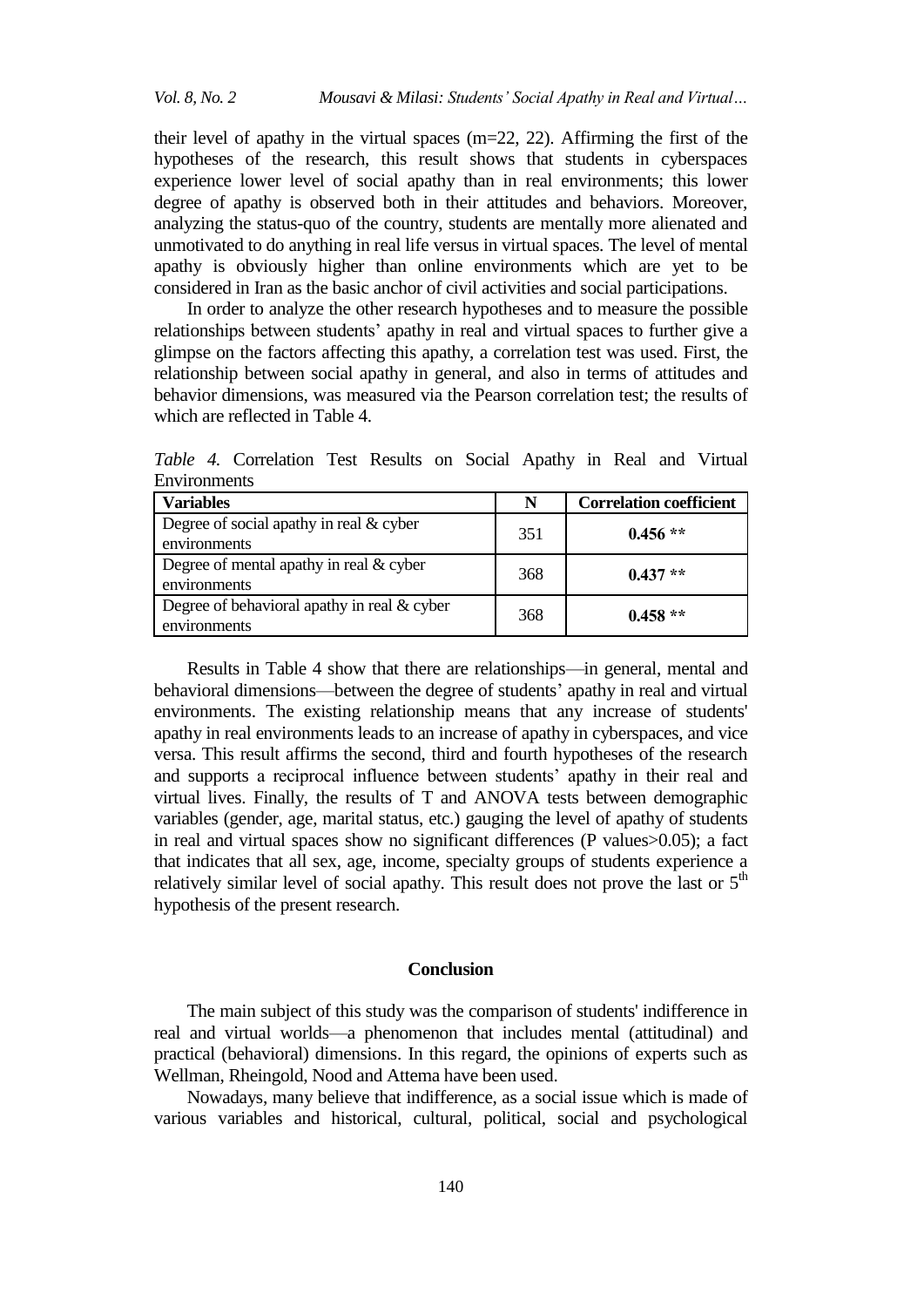contexts, has somehow affected all societies at different levels and fields. But since the basis of the formation and development of a society is based on the active presence of its members in the social arena, any indifference will disrupt the process of development and overall social health (Mirzapuri, 2015, pp. 192–193). In this regard, social apathy is known as a kind of social disease while social attention, participation and altruism in social life is a sign of active dynamism and social health (Zahirinia et al., 2014). In addition, apathy presents a version of protest, which shows its opposition to the current social order and becomes a response to alienation from the social system. In fact, due to the alienation from the social system, apathy causes a gap in social structures, keeping individuals away from ongoing social processes. People who do not participate in their society, apparently suffer from social apathy, and not paying enough attention to this issue will produce hazardous results in different aspects of societal life. On the other hand, today, the use of technology has become an integral part of everyday life. The Internet as a social media can play a key role in directing peoples' attitudes and social actions, but we should know that people do not treat in their interaction with this media passively. They think and interpret messages and then take action, and this action can lead to the creation of new social structures. Students are the most intelligent, active part of societies, and universities—the most important educational institution and a place for training efficient human resources, and for strengthening the culture of cooperation and participation. Thus, the signs of apathy in academic settings should be taken seriously, because it harms the positive role of students in promoting the mental health of society. Considering the importance of the concept of the virtual world as a new space for human interaction and social indifference as a special quality in social interaction between humans, this study sought to measure social indifference, especially among students, in the real world and virtual world.

The hypotheses presented in this study—except for those related to demographic variables—were all confirmed by the Pearson correlation test. According to the results of T-test, the degree of social apathy among male and female students (both in the real and in the virtual spaces) did not show a significant difference, i.e., due to the closeness of the means of these two groups, girls and boys feel a similar degree of apathy. Also, in terms of marital status of students, it became clear that the degree of social apathy between single and married students did not show a significant difference. Considering students' educational levels, fields of study, university, income and residence, the ANOVA test showed that different levels of education, fields of study, universities, different places of residence and different incomes—in real or virtual environments—have no significant difference in the degree of students' social apathy. In all mentioned groups, students are experiencing the same degree of apathy.

The results of this study illustrates that the average scores of students' social apathy in both real and the virtual spaces are above average, although in real space this apathy seems to be higher than in cyberspace. In other words, students feel indifferent about news, events and/or government decisions in Iran, but this feeling is higher in real environments than in virtual ones. According to the results, the mental/attitudinal dimension of social apathy among students is at a moderate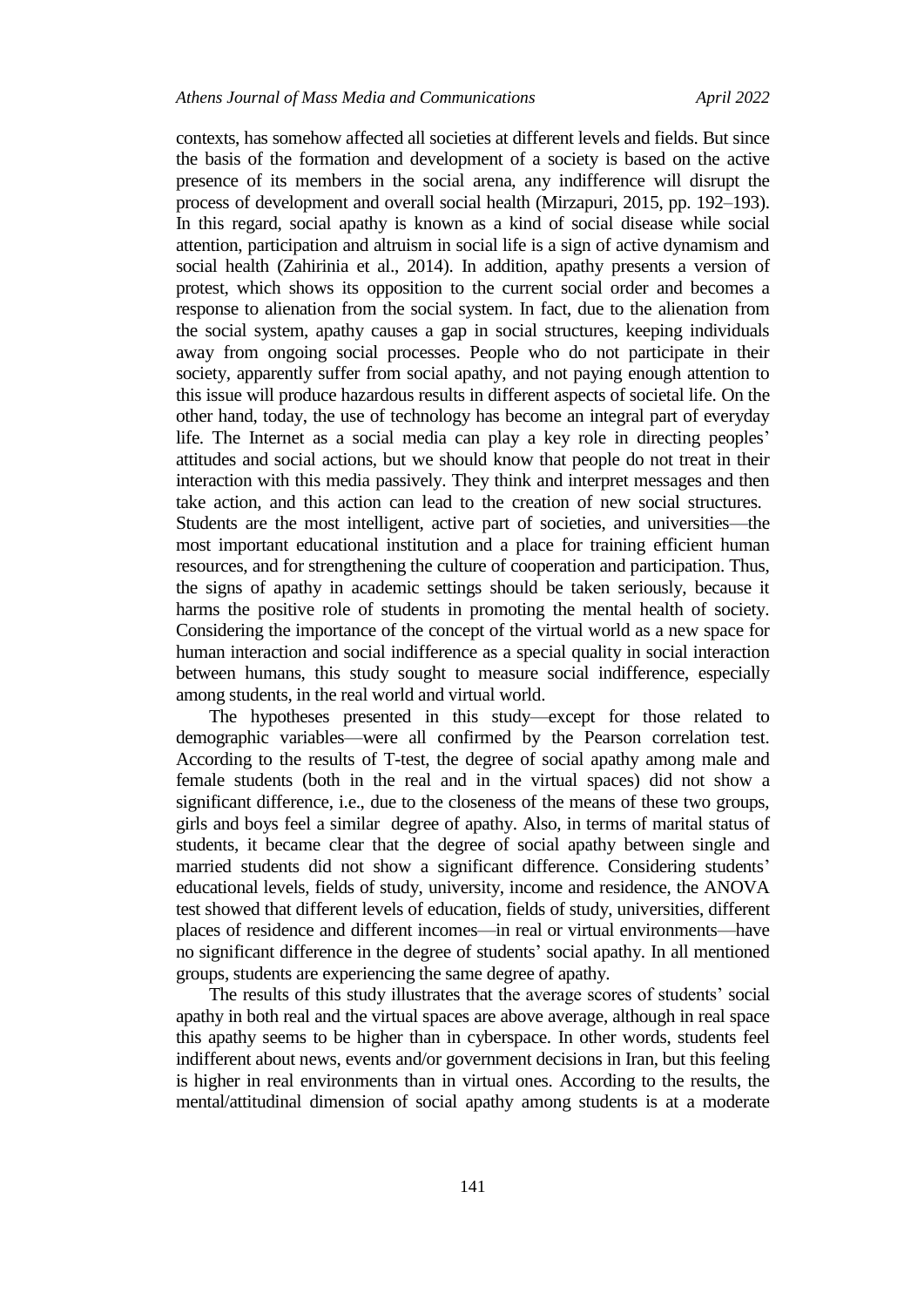level, but in real spaces it is more than in cyberspace. The relative closeness of the average apathy scores in the real and virtual spaces is reminiscent of the theories of Rheingold, Nood, Attema, and researchers who view cyberspace as reflecting realworld events in a way that the pulse of both worlds hits similarly. In other words, if the severity of social apathy of students is moderate, they are showing the same degree of apathy to social issues in cyberspace. This apathy, firstly, is formed in their attitudes and mentalities for some reasons declared by them, such as: students' frustration with their effectiveness, lack of trust in cooperation and partnership with others, disregard for news and events, disinterest in social activity, and/or fear of commenting on events because of its potential consequences. Such attitudes among students affected on their practical apathy, led to behaviors such as: poor follow-up of the situation of compatriots, lack of support and active participation in social campaigns, presenting opinions and criticisms only among friends, no reactions to government decisions and refraining from expressing socio-political comments, etc.The fact that the average score of apathy in real space—both attitudes and behaviors—is higher than the average score of apathy in cyberspace, supports the role of cyberspace in compensating some shortages of virtual world, invoked by the opinions of Wellman and their co-thinkers. By more students engaging in cyberspace, the intensity of social apathy that they experience in real environments reduces and the situation slightly improves.

It is noteworthy that Kashan is a city of the Esfahan Province. It is a traditional city and much smaller than the city of Esfahan—the center of province. Comparing the results of this study with a study conducted by Ghazizadeh and Kianpour about social apathy among students of the University of Isfahan—where the average score of social apathy among students was 1.9 out of 5–shows that the situation of social apathy among students in Kashan is worse than that of students in Isfahan State University. The reasons about why, in a smaller and more traditional city like Kashan, the level of social apathy is higher than a metropolis like Esfahan belongs to some socio-cultural factors worthy of an independent study.

Finally, according to the results of this study, which shows the approximate similarity of social apathy among different groups of students, more attention to the capacity of the Internet is crucial in reducing the lack of motivation of young people. By using virtual environments, society can better benefit from the ideas and innovations of young people for its development, and accordingly, by developing associations or non-governmental organizations, and formulating social rules in accordance with civil society. Given the interdisciplinary nature of social apathy and the results it brings about, it has become deserved to examine the various branches of social sciences and humanities.

## References

Abrahamian, Y. (1998). *Iran between two revolutions: an introduction to the political sociology of contemporary Iran*. Tehran: Ney Publishing.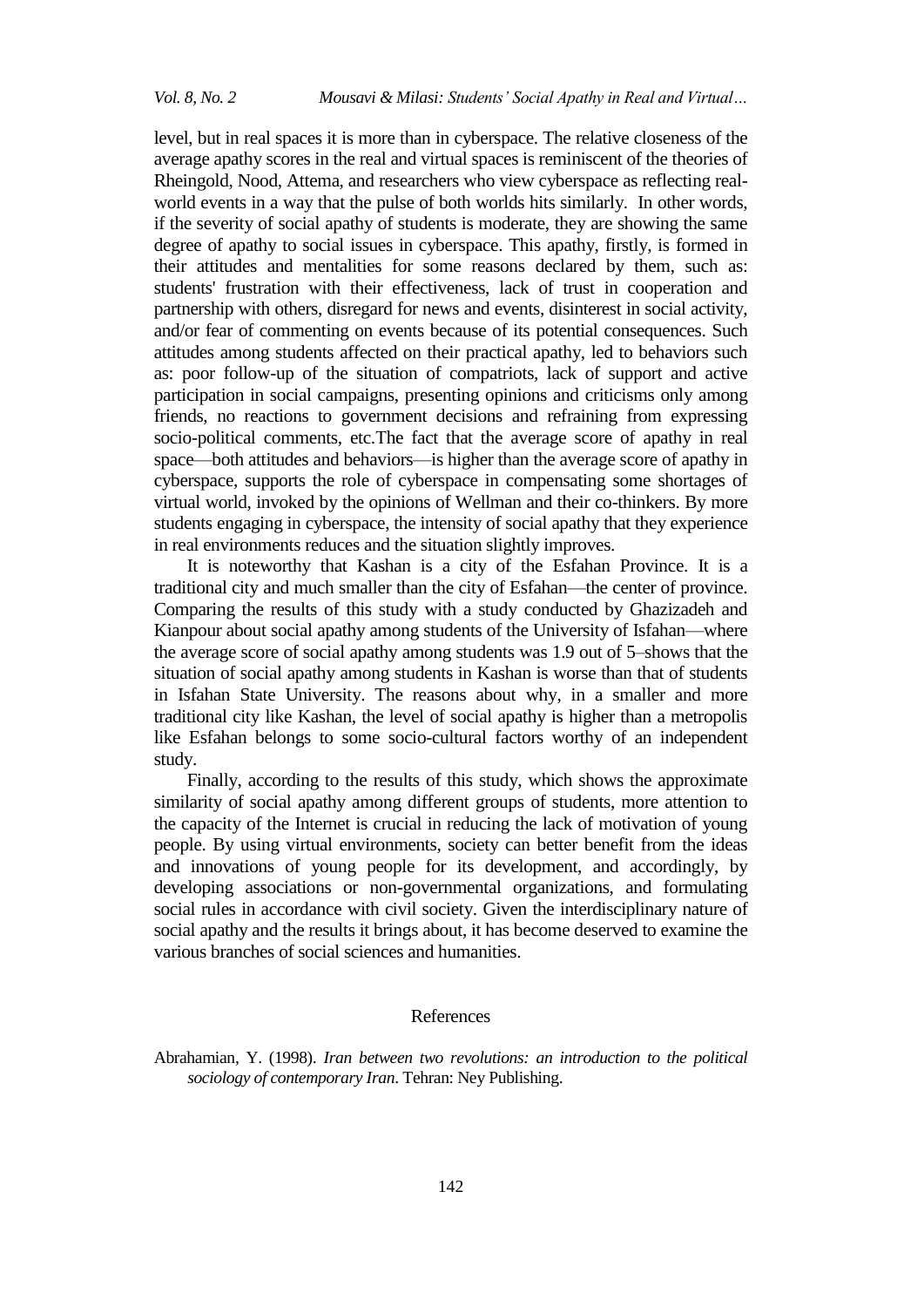- Amato, P. R. (1983) Helping behavior in urban and rural environments, field studies based on a taxonomic organization of helping episodes. *Journal of Personality and Social Psychology*, *45*, 571–586.
- Anbari, M., Gholamian, S. (2016). Sociological explanation of factors related to social apathy. *Journal of Study of the Iranian Social Issues*, *7*(2), 133–159.
- Babaei Fard, A., Sharghi, K. (2014). Internet, identity, and daily life of students of Payame Noor and Islamic Azad universities. *Journal of the Institute for Humanities and Cultural Studies*, *5*(2), 1–36.
- Chalabi, M. (1996). *Sociology of order; theoretical description and analysis of social order*. First Edition. Tehran: Ney Publishing.
- Ghazizadeh, H, Kianpoor, M. (2015). Study of social apathy among students of the University of Isfahan. *Journal of Strategic Researches on Security and Social Order*, *4*(1), 59–78.
- Habibzadeh, A. (2005). *Political apathy of workers and its effect on reducing their political participation in the Islamic Republic of Iran*. Master Thesis. Islamic Azad University, Central Tehran Branch.
- Hadadi, F. (2011). *The study of the relationship between social capital in the virtual and real worlds.* Master Thesis. Tehran: Shahed University.
- Hwang, H., Ok Kim, K. (2015). Social media as a tool for social movements: the effect of social media use and social capital on intention to participate in social movements. *International Journal of Consumer Studies 39*(5), 478–488.
- Kalantari, P., Adibi, M., Rabbani, R., Ahmadi, S. (2007). Study of apathy and altruism in Iranian urban society and the factors affecting it. *Daneshvar Raftar Bi-Quarterly, Shahed University*, *14*(22), 2735.
- Masoud nia, E. (2001). *Sociological explanation of citizens' apathy in social and political life*. Political Economic Information.
- Mirzapuri, J. (2016). *Social apathy in Iran*. Qom: Zamzam-e Hedayat Publications.
- Mohseni Tabrizi, A., Sedaghatifard, M. (2011) Research on social apathy in Iran. *Journal of Applied Sociology*, *22*(3), 1–22.
- Mousavi, S., Haidarpour M. (2011). *The riddle of alienation in social thought.* M.A. Dissertation. Tehran: Shahed University, Publishing Center.
- Nabavi, A., Nawah, A., Amirshirzad, N. (2014). A study of factors affecting social apathy. *Iranian Journal of Sociology*, *15*(3), 132–161.
- Navabakhsh, M., Mirzapouri, J. (2015). Sociological analysis of anomaly on social apathy*. Journal of Iranian Social Development Studies*, *7*(3), 53–67.
- Nood, D., Attema, J. (2006). *Second life: the second life of virtual reality*. The Hague: Electronic Highway Platform – EPN.
- Olyansab Sharbiani, S. E. (2016). *Social apathy*. Tabriz: Ons Publications.
- Rafipour, F. (1999). *Anomie or social chaos*. Tehran: Soroush.
- Rheingold, H. (2002). *Smart mobs: the next social revolution.* Cambridge, MA: Perseus Publishing.
- Sanatkhah, A., Akbarzadeh, R. (2017). A study of the relationship between social apathy and apathy to addiction. *Journal of Law Enforcement Science*, *8*(19), 24–44.
- Shakoori, A. (2005). Supportive behaviors and the reasons for their occurrence. *Social Welfare Quarterly*, *5*(18): 357–386.
- Slater M. , Antley A., Davison A. , Swapp D., Guger C., Barker, C., et al. (2006). A virtual reprise of the Stanly Milgram obedience experiments. *PLos One, 1*(1), e39.
- Wellman, B. (2001). Physical place and cyber place: the rise of networked individualism. In L. Keeble, B. D. Loader (eds.), *Community Informatics: Shaping Computer-Mediated Social Relations*. London: Rutledge.